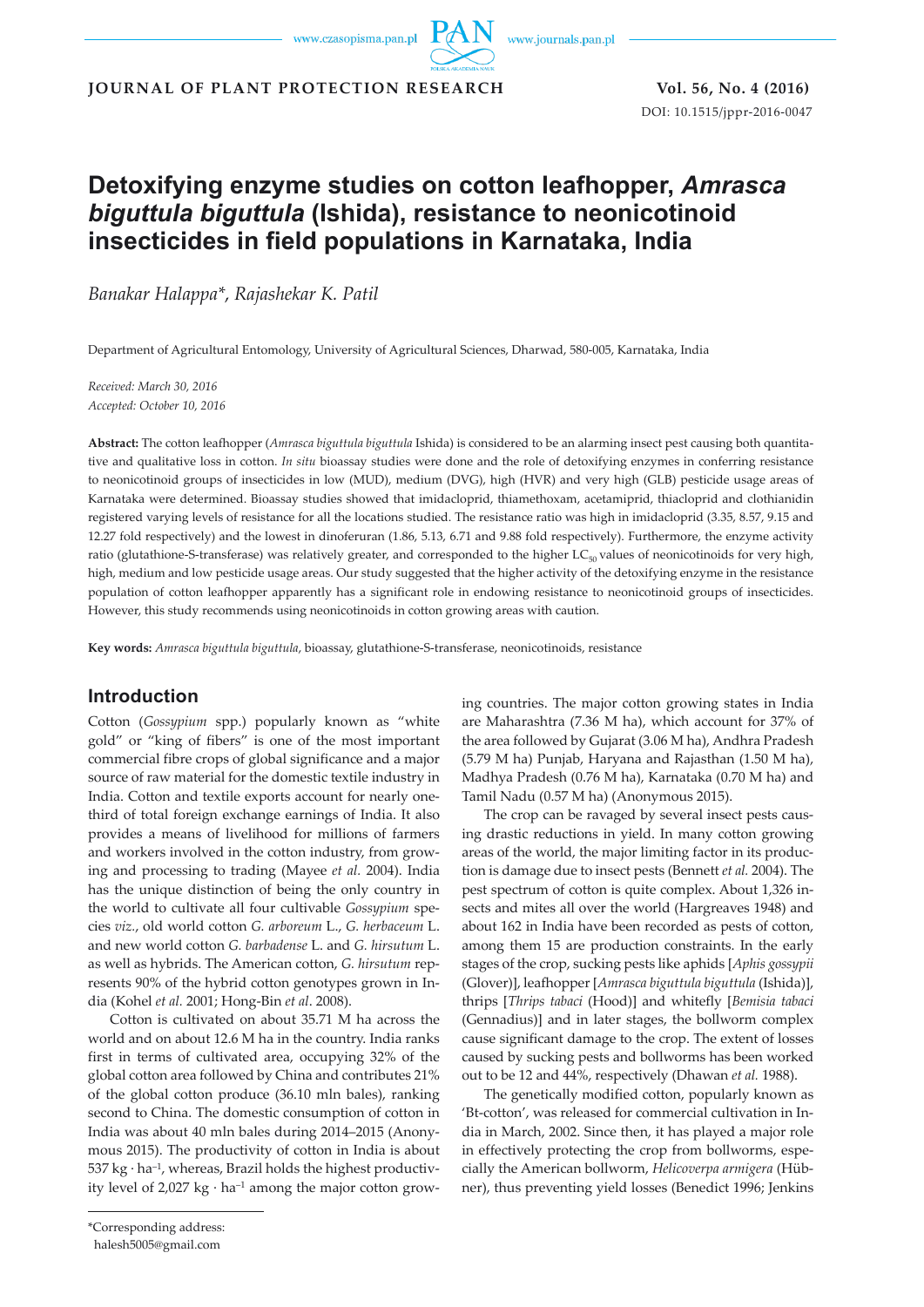*et al.* 1997; Perlak *et al.* 2001). Currently, about 90% of the total cultivated area in the country is under Bt*-*cotton. The biggest gain from technology is in the form of reduced insecticide usage from 46% in 2001 to less than 26% after 2006 and 21% during the years 2009 and 2011 (Rohini *et al.* 2012).

Among the sucking pests of economic importance, leafhopper and whitefly cause both qualitative and quantitative losses in cotton (Dhaliwal *et al.* 2006). Leafhopper is a regular and key pest not only in India but also in Pakistan, Bangladesh, Thailand, Australia and other South East Asian countries (Singh and Agarwal 1988). This pest is prevalent in cotton from the vegetative to reproductive phases of the crop. The loss in seed cotton yield due to leafhopper alone accounted to 390 kg  $\cdot$  ha<sup>-1</sup> (Pandi 1997) and a 11.60% reduction in cotton yield (Dhawan *et al.* 1988). It is beyond doubt that Bt-cotton has played a major role in effectively protecting the crop from bollworms. However with the introduction of Bt-cotton hybrids, the pest scenario of cotton crop has changed. The decline of the bollworm complex coincides with an increased incidence of sucking pests, especially the leafhopper scourge. Both nymph and adult leafhoppers suck the sap from the under surface of the leaf during the early stages of the crop causing specking symptoms, crinkling, distortion of leaves and reddening all along the sides of leaves with downward curling leading to the production of typical *"*hopper burn" symptoms (Painter 1951; Uthamasamy 1985), affecting the growth by shedding of leaves, squares and young bolls with significant yield losses. After the introduction of transgenic cotton, chemical control is primarily targeted against sucking pest complexes. Among the various strategies adopted by farmers, insecticides form the most popular defense in suppressing the sucking pests in spite of many drawbacks (Preetha *et al.* 2013). Indiscriminate use of insecticides in the cotton ecosystem has resulted in the development of resistance, resurgence, pest outbreaks, effects on non targets, loss in biodiversity and environmental pollution (Dhaliwal and Arora 2001).

The cotton leafhopper, *A. biguttula biguttula* was found to have developed resistance to the recommended organophosphate insecticides *viz.*, metasystox, dimethoate and phosphamidon in India (Santhini and Uthamasamy 1998; Chalam and Subbaratnam 1999; Chalam *et al.* 2001; Praveen 2003). Of late, a new group of insecticides *viz.,*  neonicotinoids consisting of imidacloprid, thiamethaxam and acetamiprid were found to be more effective against cotton leafhoppers than conventional insecticides. These neonicotinoids occupy almost 20% of insecticides on the world market. Currently, neonicotinoids are the leading insecticides in the world and many companies are focusing on increasing their market share by developing new neonicotinoid compounds. Neonicotinoids have become an important class of insecticides and act as a competitive inhibitor on nicotinic acetylcholine receptors in the central nervous system (Bai *et al.* 1991; Chao *et al.* 1997). Due to their unique action mechanism, neonicotinoids have strong insecticidal toxicity and relatively little toxicity to nontargets (Xie 1998). Presently neonicotinoid insecticides are classified mainly into three generations based on their chemical structure: I generation – neonicotinoids having a heterocycle of chloropyridine (acetamiprid, thiacloprid, nitenpyram and imidacloprid), II generation – neonicotinoids having a heterocycle of chlorinated thiazole (thiamethoxam and clothianidin) and III generation – neonicotinoids having a heterocycle of tetrahydrofuran (dinotefuran) (Yang *et al.* 2007). To counter the development of resistance in *A. biguttula biguttula* to neonicotinoid groups of insecticides, it is necessary to monitor the level of resistance in the field populations of *A. biguttula biguttula*. In the past few years, imidacloprid has been a major neonicotinoid insecticide for controlling *A. biguttula biguttula*  and other sucking pests in India. However, resistance to imidacloprid has been recorded in many target insects, especially *A. biguttula biguttula* (Kshirsagar *et al.* 2012) and cotton aphid, *A. gossypii* (Zhang and Zhang 1999; Wang *et al.* 2001). Furthermore, imidacloprid resistant insects have shown cross resistance to other groups of insecticides, including other neonicotinoid insecticides (Liu *et al.* 1993). Recently failure of neonicotinoids in the field was noticed in the leafhopper populations of Andhra Pradesh and Maharashtra (Anonymous 2013). The continuous use of neonicotinoids has probably led to the development of resistance. Also, the fact that imidacloprid treated Bt-cotton seeds are available on the market is giving an impetus for cotton leafhopper to develop resistance to insecticides (Kshirsagar *et al.* 2012; Anonymous 2013).

Therefore, insecticide resistance is a serious threat to cotton growers and it is imperative to test the level of resistance in order to design and implement successful insecticide resistance management strategies. This highlights the need to assess and monitor the responses to insecticides of the target population to enable the timely use of alternative control measures, such as rotation of different insecticides, reduction in the number of applications or the use of synergists (McAuslane *et al.* 1993; Stansly *et al*. 1997). Therefore, in order to assess a sustainable resistance management programme it is essential to survey the insecticide resistance levels in cotton-growing areas (Nibouche 1994). Thus, in the present study we collected leafhopper populations from different cotton growing areas of Karnataka and identified the susceptible population by bioassay studies, coupled with an estimation of detoxifying enzyme. Glutathione-S-transferase (GST) which is used for detecting the level of resistance developed by the leafhopper to neonicotinoids.

# **Materials and Methods**

The experiment on the toxicity of neonicotinoid insecticides to cotton leafhopper, *A. bigittula biguttula* was carried out at the Department of Agricultural Entomology, University of Agricultural Sciences, Dharwad (UASD), Karnataka, India during 2013–2014. The leafhopper populations were collected from low (Mundgod; MUD), medium (Davanagere; DVG), high (Haveri; HVR) and very high (Gulbarga; GLB) pesticide usage areas of Karnataka.

### **Culturing of test insects**

Susceptible *A. biguttula biguttula* required for bioassay were mass cultured under caged conditions. Bhendi were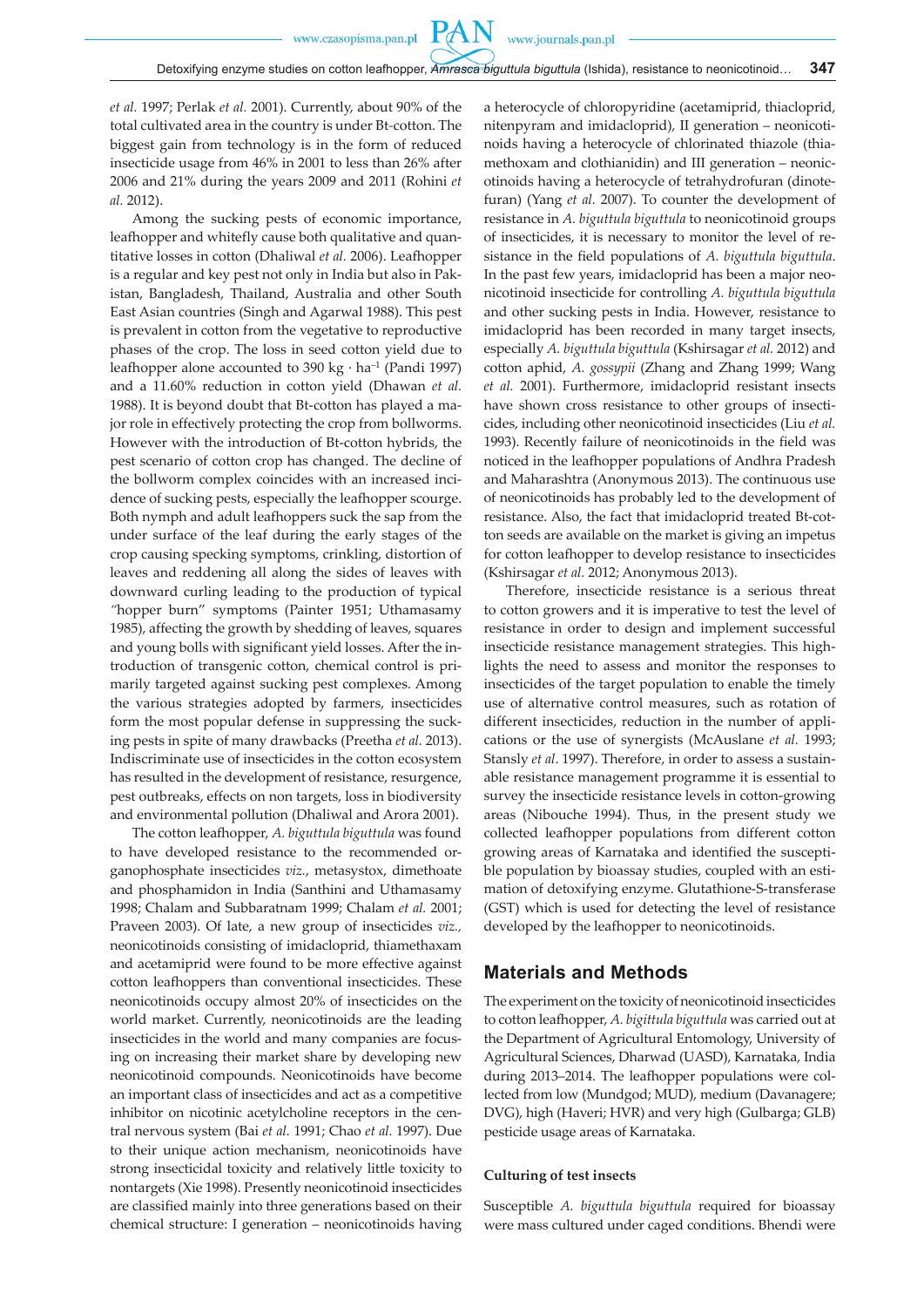

sown at weekly intervals in  $10 \times 10$  m<sup>2</sup> areas and maintained without exposure to any insecticides. As germination progressed, the seedlings were covered with nylon cages of mesh size  $0.15 \times 0.15$  cm to prevent the escape of leafhoppers. The caged bhendi plants, about 20–25 days old, were inoculated with the field collected leafhopper adults and the leafhoppers were cultured continuously for six generations to get a homozygous and relatively susceptible population to work out the resistance ratio (*RR*).

### **Insecticides used**

The neonicotinoid compounds used for bioassay studies are given in Table 1. Commercial formulations of insecticides were diluted with analytical grade acetone to obtain the desired concentrations. Preliminary range-finding tests were carried out to fix the test concentrations, which cause 20 to 80% mortality to the leafhoppers.

### **Bioassay**

Bioassay studies were conducted according to the standard *Bemesia tabaci* susceptibility test, Insecticide Resistance Action Committee (IRAC) method No. 8 developed and recommended by the IRAC. Plastic cups (1 lit capacity) were selected to conduct bioassay studies. The uncontaminated fresh cotton leaves (DCH-32) plucked from the cotton field were selected and cleaned with the wet cotton swab. The leaf petiole was cut to a length of approximately 4–5 cm, the petiole of the test leaf was passed through a centrifuge tube containing 10% sucrose solution to maintain the turgidity of the cotton leaf, and to allow the leafhopper nymphs to feed on the treated leaf. The test concentration of insecticides was prepared by using acetone and the leaves were dipped in the insecticide solution for 10 sec by holding the leaf of the petiole. Then the leaves were kept for drying in the laboratory, approximately 5–10 min. The treated leaf was placed in a plastic cup and 10 nymphs from laboratory and field collected populations were released per cup and the cups were covered with muslin. A control, treated with acetone alone, was maintained at each time of experimentation. Observations were recorded 24, 48 and 72 h after treatment. Moribund leafhopper nymphs which did not respond to probing were considered as dead. Percentages of mortality for each concentration of test insecticide and the controls were computed and corrected percent mortality was calculated by Abbot's formula (Abbot 1925).

Corrected percent mortality = 
$$
\frac{T-C}{100-C} \times 100
$$

where:  $T$  – percent mortality in treatment;  $C$  – percent mortality in control.

The corrected mortality data of each test insecticide of each location (low, medium, high and very high pesticide usage areas) were subjected to probit analysis using SPSS probit analysis software (version 16.0) used for calculat-

**Table 1.** Neonicotinoids used for bioassay studies

| Compound     | Chemical name                                                                                     | % Active ingredient | Structure       |
|--------------|---------------------------------------------------------------------------------------------------|---------------------|-----------------|
| Imidacloprid | (EZ)-1-(6-chloro-3-pyridylmethyl)-N-<br>nitroimidazolidin-2-ylideneamine                          | 17.8 SL             | $HN-NO2$        |
| Thiamethoxam | (EZ)-3-(2-chloro-1,3-thiazol-5-<br>ylmethyl)-5-methyl-1,3,5-oxadiazinan-<br>4-ylidene(nitro)amine | 25 WG               |                 |
| Acetamiprid  | (E)-N1-[(6-chloro-3-pyridyl)methyl]-<br>N2-cyano-N1-methylacetamidine                             | 20 SP               | CH <sub>3</sub> |
| Thiacloprid  | (Z)-3-(6-chloro-3-pyridylmethyl)-1,3-<br>thiazolidin-2-ylidenecyanamide                           | 21.7 SC             |                 |
| Clothianidin | 1-(2-chloro-1,3-thiazol-5-ylmethyl)-3-<br>methyl-2-nitroguanidine                                 | 50 WG               |                 |
| Dinotefuran  | 2-methyl-1-nitro-3-[(tetrahydro-3-<br>furanyl)methyl]guanidine                                    | 20 SG               | NO <sub>2</sub> |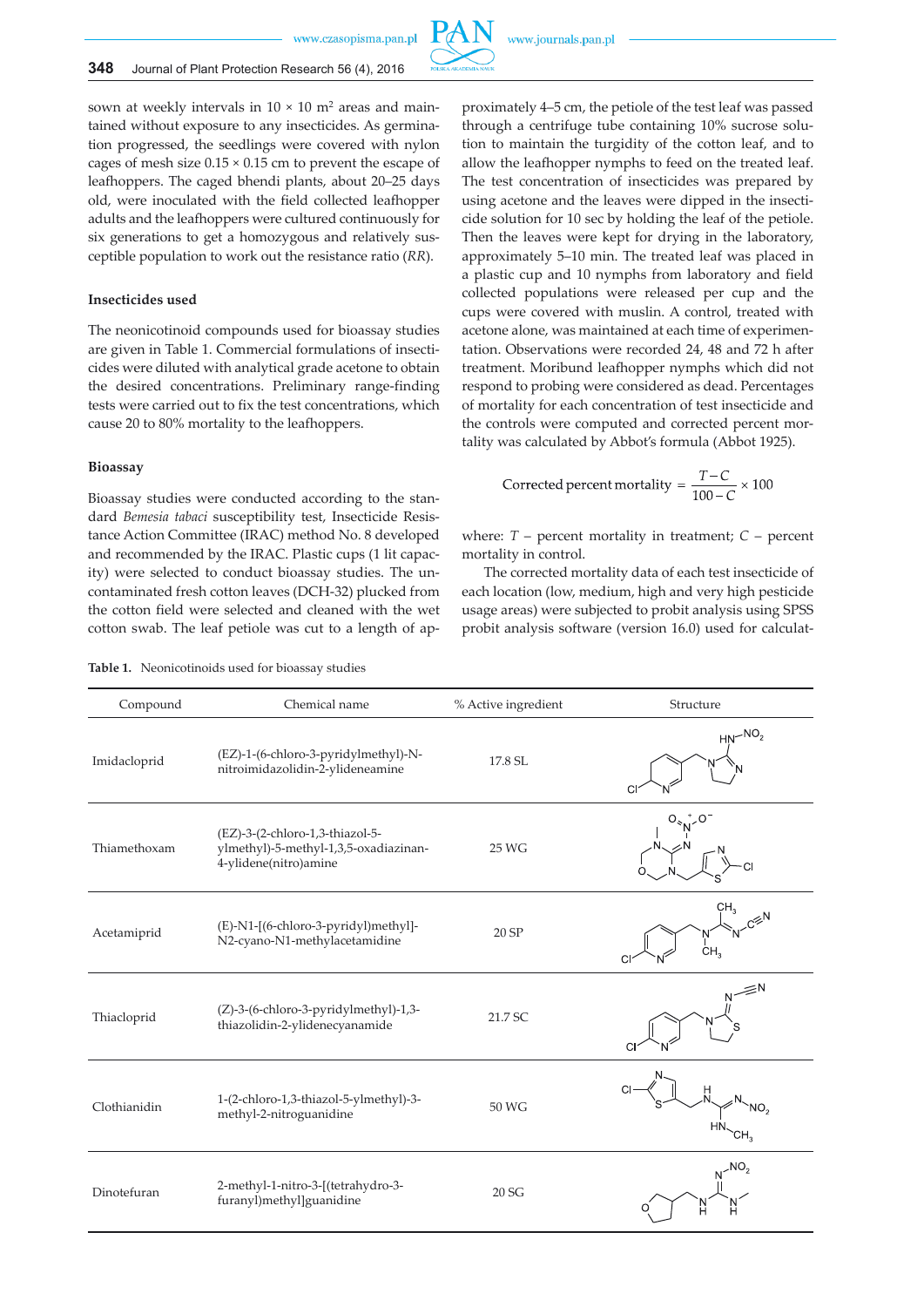PA

ing of  $LC_{50}$  and  $LC_{90}$  values. Later, the *RR* for each insecticide was calculated using the formula given below:

$$
RR = \frac{LC_{50} \text{ of particular location leafhopper population}}{LC_{50} \text{ of laboratory susceptible population}}
$$

#### **Biochemical basis of insecticide resistance**

The biochemical basis of insecticide resistance in cotton leafhoppers was determined by estimating the GSTs enzyme according to standard protocol (Habig *et al.* 1974). Randomly 50–60 *A. biguttula biguttula* nymphs weighing 0.15 g were collected from the field. A whole body homogenate of nymphs was prepared by using 2 ml sodium phosphate (SPB) buffer [0.1 mM pH 7.0 containing 0.1 mM ethylenediaminetetraacetic acid (EDTA), propylthiouracil (PTU) and phenylmethylsulfonyl fluoride (PMSF) each]. The homogenate was centrifuged at 5,000 rpm for 10 min. Solid debris and cellular material was discarded. The resultant supernatant was stored at –20°C by making aliquots and used as an enzyme source. The actual quantification of GSTs was done by following standard protocol given by Jakoby (1978). Later, the enzymatic activity ratio (*EAR*) for GSTs enzyme for a leafhopper population was calculated using the formula:

Enzymatic activity in leafhopper population of particular location  $EAR =$ Enzymatic activity in leafhopper population maintained in the laboratory

# **Results and Discussion**

#### **Bioassay studies**

Using preliminary data from farmers about pesticide usage patterns (based on the number of sprays), cotton crops were categorized as low (Mundgod), medium (Davanagere), high (Haveri) and very high (Gulbarga) pesticide usage areas of Karnataka. At the very high pesticide usage area (Gulbarga), dinotefuran was found to be highly toxic to leafhopper with the least  $LC_{50}$  value of 19.76 ppm followed by clothianidin (68.96 ppm), thiacloprid (96.75 ppm), thiamethoxam (142.00 ppm) and acetamiprid (119.86 ppm). Imidacloprid was found to be the least toxic to the leafhopper with a higher  $LC_{50}$  value of 201.36 ppm. The order of toxicity of neonicotinoid groups of insecticides to leafhopper was as follows: dinotefuran > clothianidin > thiacloprid > acetamiprid > thiamethoxam > imidacloprid (Table 2). At the high pesticide usage area (Haveri), dinotefuran was found to be highly toxic with the least  $LC_{50}$  value of 13.41 ppm while imidacloprid was the least toxic with a  $LC_{50}$  value of 150.11 ppm. The order of toxicity followed the same trend as Gulbarga. In Davanagere (medium pesticide usage area), dinotefuran emerged as highly toxic to leafhopper with a  $LC_{50}$  value of 10.65 ppm and imidacloprid was found to be the least toxic to leafhopper with a higher  $LC_{50}$  value of 140.69 ppm among the neonicotinoid groups of insecticides evaluated against cotton leafhopper. Even low pesticide usage areas showed the same order of toxicity to different neonicotinoids with maximum toxicity in dinotefuran with a  $LC_{50}$ of 3.72 ppm and the least toxicity in imidacloprid with a  $LC_{50}$  of 54.91 ppm (Table 2).

### **Resistance ratio**

Among the neonicotinoids, the  $LC_{50}$  value of susceptible laboratory populations was too low in dinotefuran (2.00 ppm) followed by clothianidin (5.20 ppm) and thiacloprid (9.38 ppm) when maintained up to six generations under caged conditions without any selection pressure. Imidacloprid, thiamethoxam and acetamiprid recorded higher  $LC_{50}$  values of 16.41 ppm, 12.56 ppm and 11.78 ppm, respectively (Table 2). A higher resistance ratio was recorded for clothianidin at the very high pesticide usage area (Gulbarga) (13.26), followed by imidacloprid (12.27) and thiamethoxam (11.20). A similar trend was observed in the medium pesticide usage area (Davanagere), whereas, in the high pesticide usage area (Haveri) a higher resistant ratio was recorded in thiamethoxam (9.57) followed by imidacloprid (9.15). Thiacloprid recorded a lower resistant ratio of 5.92 and dinotefuran, 6.71. However, in the low pesticide usage area (Mundgod) the resistance ratio for all the test insecticides varied from 1.12 to 3.35 ppm and was the highest with imidacloprid (3.35) and the lowest with thiacloprid (1.12) (Table 2).

**Table 2.** Development of resistance by *Amrasca biguttula biguttula* to neonicotinoid groups of insecticides at low, medium, high and very high pesticide usage areas of Karnataka

|                      | $LC_{50}$ values [ppm]               |       |        |        | RR [in folds] |      |        |      |              |
|----------------------|--------------------------------------|-------|--------|--------|---------------|------|--------|------|--------------|
| <b>Insecticides</b>  | laboratory susceptible<br>population | low   | medium | high   | very<br>high  | low  | medium | high | very<br>high |
| Dinotefuran 20 SG    | 2.00                                 | 3.72  | 10.25  | 13.41  | 19.76         | 1.86 | 5.13   | 6.71 | 9.88         |
| Clothianidin 50 WG   | 5.20                                 | 7.16  | 41.21  | 45.30  | 68.26         | 1.37 | 7.93   | 8.71 | 13.26        |
| Thiacloprid 21.7 SC  | 9.38                                 | 10.51 | 51.57  | 55.56  | 96.75         | 1.12 | 5.50   | 5.92 | 10.31        |
| Acetamiprid 20 SP    | 11.78                                | 14.72 | 83.59  | 102.76 | 119.86        | 1.25 | 7.10   | 8.72 | 10.18        |
| Thiamethoxam 25 WG   | 12.56                                | 26.89 | 97.21  | 120.19 | 142.00        | 2.14 | 7.74   | 9.57 | 11.30        |
| Imidacloprid 17.8 SL | 16.41                                | 54.91 | 140.69 | 150.11 | 201.36        | 3.35 | 8.57   | 9.15 | 12.27        |

low – Mundgod; medium – Davanagere; high – Haveri; very high – Gulbarga; *RR* – resistance ratio (LC<sub>50</sub> values of particular location/ $LC_{50}$  value of laboratory susceptible population)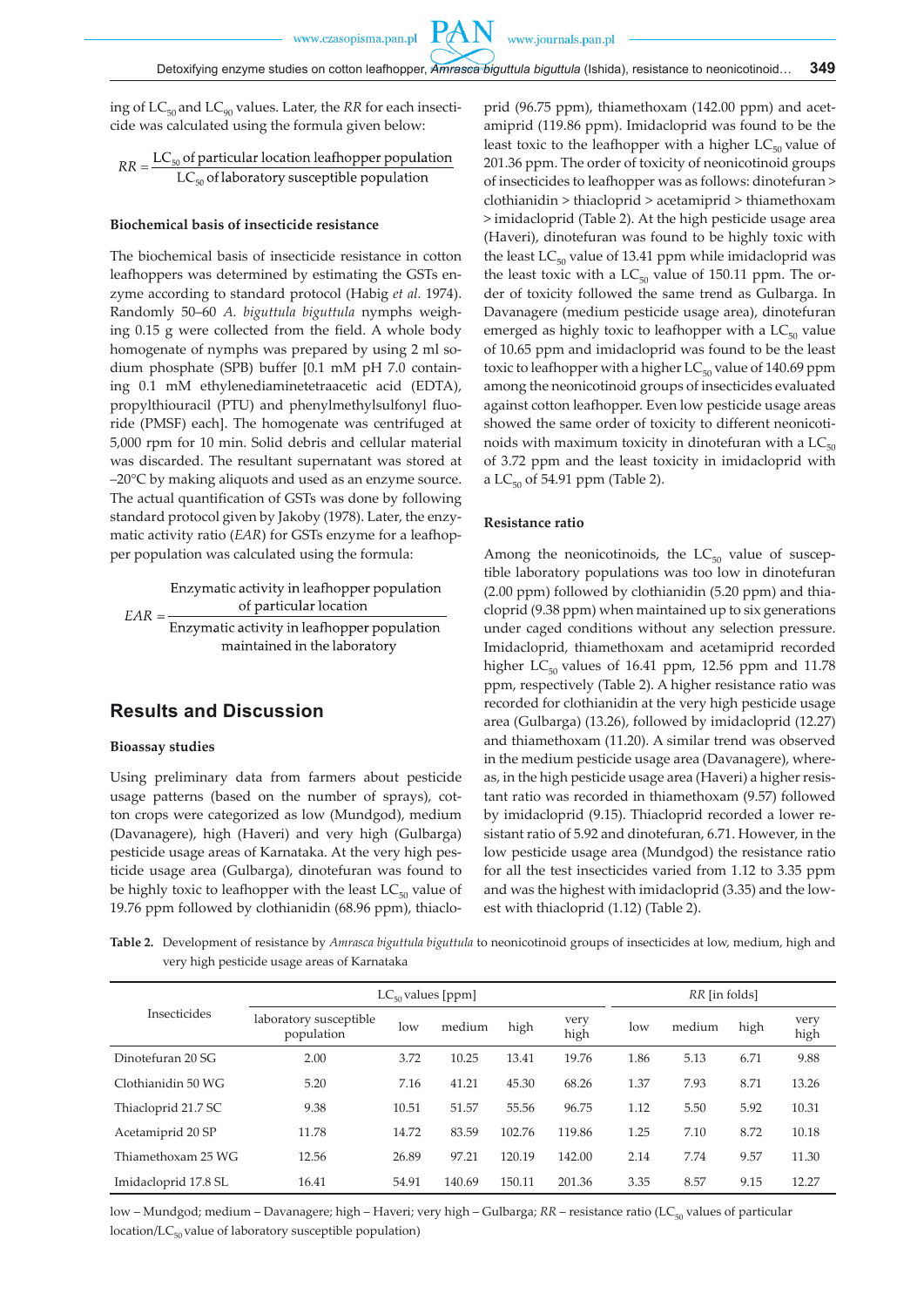

The cotton leafhopper, *A. biguttula biguttula* is an alarming pest causing both quantitative and qualitative losses in cotton. It has developed resistance against most of the commonly used insecticides (including neonicotinoids) due to indiscriminate usage for the past decade to manage sucking pests in cotton. The resistance development by the leafhopper to neonicotinoid groups of insecticides at very high (Gulbarga), high (Haveri), medium (Davanagere) and low (Mundgod) pesticide usage areas of Karnataka revealed that imidacloprid recorded a higher level of resistance development for very high ( $LC_{50}$  = = 201.36 ppm and  $RR = 12.27$ -fold) to low (LC<sub>50</sub> = = 54.94 ppm and *RR* = 3.35-fold) pesticide usage areas followed by thiamethoxam ( $LC_{50} = 142.0$  ppm,  $RR = 11.30$ fold and  $LC_{50}$  = 26.89 ppm,  $RR = 2.14$ -fold), acetamiprid  $(LC_{50} = 119.86$  ppm,  $RR = 10.18$ -fold and  $LC_{50} = 14.72$  ppm,  $RR = 1.25$ -fold), thiacloprid (LC<sub>50</sub> = 96.75 ppm,  $RR = 10.31$ fold and  $LC_{50}$  = 10.51 ppm,  $RR = 1.12$ -fold), clothianidin  $(LC_{50} = 68.26$  ppm,  $RR = 13.26$ -fold and  $LC_{50} = 7.16$  ppm,  $RR = 1.37$ -fold) and the least was dinoferuran (LC<sub>50</sub> = = 19.76 ppm,  $RR = 9.88$ -fold and  $LC_{50} = 3.72$  ppm, *RR* = 1.86-fold) (Table 2).

The present findings clearly indicated that all the neonicotinoid insecticides showed considerable variation in resistance development in leafhopper even though they have similar modes of action. It might be evident that, according to structural analysis, acetamiprid, thiacloprid, nitenpyram and imidacloprid are classified as the first generation of neonicotinoid compounds with a heterocycle of chloropyridine. Thiamethoxam and clothianidin are classified as the second generation with a heterocycle of chlorinated thiazole and dinotefuran is classified as the third generation with a heterocycle of tetrahydrofuran (Yang *et al.* 2007) and extensive insecticide usage pattern. Kranthi (2007) opined that overuse of neonicotinoid groups of insecticides *viz.*, imidacloprid, acetamiprid and thiamethoxam with scant regard for the principles of insecticide resistance management can lead to the development of resistance to the insecticides. In the present study a faster development of resistance was noticed in newer neonicotinoids such as clothianidin, thiacloprid and dinotefuran. This might be caused by cross resistance between different groups of neonicotinoids due to the presence of similar active groups and modes of action. The present study corroborates with many other researchers (Horowitz *et al.*  2004; Kshirsagar *et al.* 2012; Sagar *et al.* 2013).

### **Biochemical basis of insecticide resistance in cotton leafhopper populations**

Glutathione S-transferases (GSTs) are the major family of detoxification enzymes. They catalyze the conjugation of the tripeptide glutathione to electrophilic centers of lipophilic compounds, thereby increasing their solubility and aiding excretion from the cell. They possess a wide range of substrate specificities, including endogenous substrates, such as reactive unsaturated carbonyls, reactive DNA bases, epoxides and organic hydroperoxides produced *in vivo* as the breakdown products of macromolecules during periods of oxidative stress (Hayes and Pulford 1995). Thus GSTs play a vital role in protecting tissues against oxidative damage and stress. The GSTs in insects are primarily of interest because of their role in insecticide resistance. They are involved in the Odealkylation or O-dearylation of organophosphorus insecticides (Hayes and Wolf 1988) as a secondary mechanism in the detoxification of organophosphate metabolites (Hemingway *et al.* 1991) and in the dehydrochlorination of organochlorines (Clark and Shamaan 1984). In leafhopper, MFO's (mixed function oxidases), GSTs and carboxylesterase play a predominant role in imparting resistance to insecticides (Regupathy and Ayyasamy 2004; Kshirsagar *et al.* 2012; Sagar *et al.* 2013). Similarly, GSTs and carboxylesterase are important in creating resistance in aphids (Ibrahim *et al.* 2016).

The bioassay studies are also supported by the presence of detoxifying enzymes GST activity in the laboratory populations of *A. biguttula biguttula* collected from different locations and subjected to biochemical analysis of insecticide resistance. The results revealed that the detoxifying enzyme GSTs activity was highest in the cotton leafhopper population of Gulbarga (very high pesticide usage) (0.241 nM · min<sup>-1</sup> · mg<sup>-1</sup>) followed by Haveri (high pesticide usage) (0.190 nM  $\cdot$  min<sup>-1</sup>  $\cdot$  mg<sup>-1</sup>), Davanagere (medium pesticide usage) (0.150 nM  $\cdot$  min<sup>-1</sup>  $\cdot$  mg<sup>-1</sup>) and Mundgod (low pesticide usage area) (0.031 nM  $\cdot$  min<sup>-1</sup>  $\cdot$ · mg–1) (Table 3). The enzymatic activity ratio was worked out by comparing GSTs activity in field collected leafhopper populations and laboratory maintained susceptible strains. The enzymatic activity ratio in the leafhopper population of Gulbarga area recorded the highest GST activity ratio (11.36) followed by Haveri (8.97), Davanagere (7.08) and Mundgod (1.47) (Table 3).

**Table 3.** Glutathion-S-transferase (GST) activity in field collected populations of leafhopper at very high, high, medium and low pesticide usage areas of Karnataka

| No. | <b>District</b>                      | GST activity*<br>$[nM \cdot min^{-1} \cdot mg^{-1}]$ | Increases in GST activity over<br>susceptible population |
|-----|--------------------------------------|------------------------------------------------------|----------------------------------------------------------|
|     | GLB – very high pesticide usage area | $0.241 \pm 0.010$                                    | 11.36                                                    |
|     | HVR – high pesticide usage area      | $0.190\pm0.040$                                      | 8.97                                                     |
| 3   | DVG – medium pesticide usage area    | $0.150\pm0.020$                                      | 7.08                                                     |
| 4   | MUD – low pesticide usage area       | $0.031 \pm 0.002$                                    | 1.47                                                     |

\*mean±standard deviation

GLB – Gulbarga; HVR – Haveri; DVG – Davanagere; MUD – Mundgod; GST activity in laboratory susceptible population is  $0.021 \pm 0.010$  [nM · min<sup>-1</sup> · mg<sup>-1</sup>]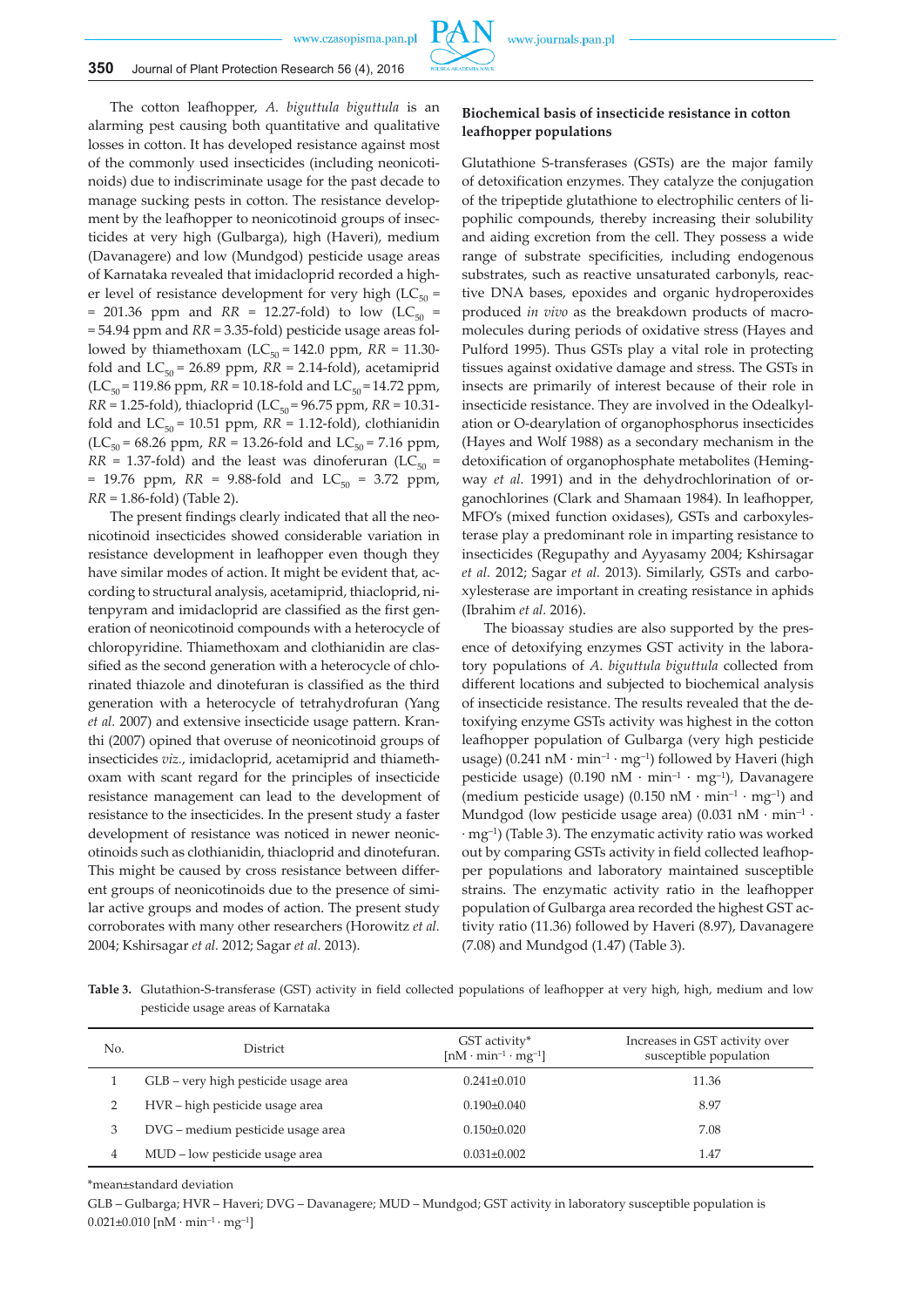PAN

The GSTs activity in cotton leafhoppers collected from field populations from very high, high, medium and low pesticide usage areas of Karnataka varied from  $0.2410 \text{ nM} \cdot \text{min}^{-1} \cdot \text{mg}^{-1}$  (very high pesticide usage area) to  $0.0123$  nM  $\cdot$  min<sup>-1</sup>  $\cdot$  mg<sup>-1</sup> (low pesticide usage area) (Table 3). The enzymatic activity ratio of different pesticide usage areas varied from 1.47 to 11.36 (very high pesticide usage area). Higher GSTs activity and enzymatic activity ratios were noticed in the leafhopper population of Gulbarga (very high), followed by Haveri (high) and Davanagere (medium) pesticide usage areas while, lower GSTs activity and enzymatic ratios were noticed in the low pesticide usage area (Mundgod). The increased GSTs activity in field collected leafhopper populations indicated the role of GSTs in the detoxification of insecticides resulting in resistance to the neonicotinoids, which is evident from an inventory of insecticide resistance results. Although little research has been done in this area, there are a few reports available which have some good points for discussion. In the present study, insecticide resistance results ( $LC_{50}$  values) corresponded with the results of GSTs activity. Therefore it is evident that the development of resistance to neonicotinoid insecticides is in line with the reports of Kshirsagar *et al.* (2012) who reported that relatively more GSTs values corresponding to the higher  $LC_{50}$  values of neonicotinoids indicated the role of GSTs in imparting resistance in cotton leafhoppers to imidacloprid and acetamiprid. Wen *et al.* (2009) also opined that the resistance of brown plant hopper to imidacloprid was to be attributed to detoxification caused by the enhancement of cytochrome P450 monooxygenases activity. Similarly, biochemical analysis of *Laodelphax striatellus* (Fallen) showed that the increase in cytochrome P450 monooxygenase and esterase plus acetylcholinesterase insensitivity may be involved in resistance to imidacloprid (Gao *et al.* 2008).

From the present findings it can be concluded, that the development of resistance to neonicotinoid groups of insecticides in the field populations of *A. biguttula biguttula* could be due to repeated and indiscriminate use of neonicotinoids and enhanced activity of the detoxifying enzymes i.e. GSTs. Furthermore, the enhanced activity of GST's, in the resistant populations might also elucidate the observed cross resistance against tested new groups of neonicotinoid insecticides (clothianidin, thiacloprid and dinotefuran). However, this study recommends that neonicotinoids be used with caution in cotton growing areas.

The present study suggests that to attain effective and sustainable leafhopper management, it is prudent to use all the possible ecological engineering and biorationals available for insecticide resistance management practices such as the use of resistant/tolerant genotypes (Bt-cotton or Non-Bt cotton), or intercropping with lucerne, groundnut and green gram to encourage natural enemy populations in the cotton ecosystem. It is also recommended that rational and sensible sequences of insecticides effective to target species and safe to non-targets be used in order to minimize selection pressure as well as rotation of insecticides with different modes of action and adaption of Resistance Management Strategies (IRM) to delay the development of resistance to sucking pests.

### **Acknowledgements**

Authors thank head of the Department of Agricultural Entomology and Institute of Organic Farming (IOF), Main Agriculture Research Station (MARS), UAS, Dharwad for their kind financial support during my Ph.D. research and facilitating the work.

## **References**

- Abbott W.S. 1925. A method for computing the effectiveness of an insecticide. Journal of Economic Entomology 18 (2): 265–267.
- Anonymous 2013. Annual Report 2011–12. Central Institute for Cotton Research. Nagpur, Maharashtra, India, p. 210–213.
- Anonymous 2015. Annual Report 2014–15. All India Coordinated Cotton Improvement Project. Coimbatore, India, p. 217–218.
- Bai D., Lummis S.C.R., Leicht W., Breer H., Sattelle D.B. 1991. Actions of imidacloprid and a related nitromethylene on cholinergic receptors of an identified insect motor neurone. Pesticide Science 33 (2): 197–204.
- Benedict J.H. 1996. Bt cotton: Opportunities and challenges. p. 25–29. In: Proceedings of the Beltwide Cotton Conference Nashville, National Cotton Council. Am., Memphis, 9–12 January 1996.
- Bennett R.M., Ismael Y., Kambhampati U., Morse S. 2004. Economic impact of genetically modified cotton in India. Agriculture Biotechnology Forum 7 (3): 96–100.
- Chalam M.S.V., Subbaratnam G.V. 1999. Insecticide resistance in cotton leafhopper. *Amrasca biguttula biguttula* (Ishida) in Andhra Pradesh. Pest Management and Economic Zoology 7 (2): 105–110.
- Chalam M.S.V., Subbaratnam G.V., Rao G.R.C. 2001. Role of mixed function oxidases in imparting resistance to the cotton leafhopper, *Amrasca biguttula biguttula* (Ishida). Pest Management and Economic Zoology 9 (1): 49–53.
- Chao S.L., Dennehy T.J., Casida J.E. 1997. Whitefly (Hemiptera: Aleyrodidae) binding site for imidacloprid and related insecticides: a putative nicotinic acetylcholine receptor. Journal of Economic Entomology 90 (4): 879–882.
- Clark A.G., Shamaan N.A. 1984. Evidence that DDT-dehydrochlorinase from the house fly is a glutathione S-transferase. Pesticide Biochemistry and Physiology 22 (3): 249–261.
- Dhaliwal G.S., Arora R. 2001. Role of phytochemicals in integrated pest management. p. 97–117. In: "Phytochemical Biopesticides" (O. Koul, G.S. Dhaliwal, eds.). Harwood Academic Publishers, Amsterdam, Netherlands, 223 pp.
- Dhaliwal G.S., Ram Singh, Chhillar B.S. 2006. Essentials of Agricultural Entomology. Kalyani Publishers, Ludhiana, India, 451 pp.
- Dhawan A.K., Sidhu A.S., Simwat G.S. 1988. Assessment of avoidable loss in cotton (*Gossypium hirsutum* and *G. arboreum*) due to sucking pests and bollworms. Indian Journal of Agricultural Sciences 58 (4): 290–292.
- Gao B., Wu J., Huang S., Mu L., Han Z. 2008. Insecticide resistance in field populations of *Laodelphax striatellus* Fallén (Homoptera: Delphacidae) in China and its possible mechanisms. International Journal of Pest Management 54 (1): 13–19.
- Habig W.H., Pabst J., Jakoby W.B. 1974. Glutathione S-transferases. The first enzymatic step in mercapturic acid formation. The Journal of Biological Chemistry 249 (22): 7130–7139.
- Hargreaves H. 1948. List of Recorded Cotton Insects of the World. Commonwealth Institute of Entomology, London, UK, 50 pp.